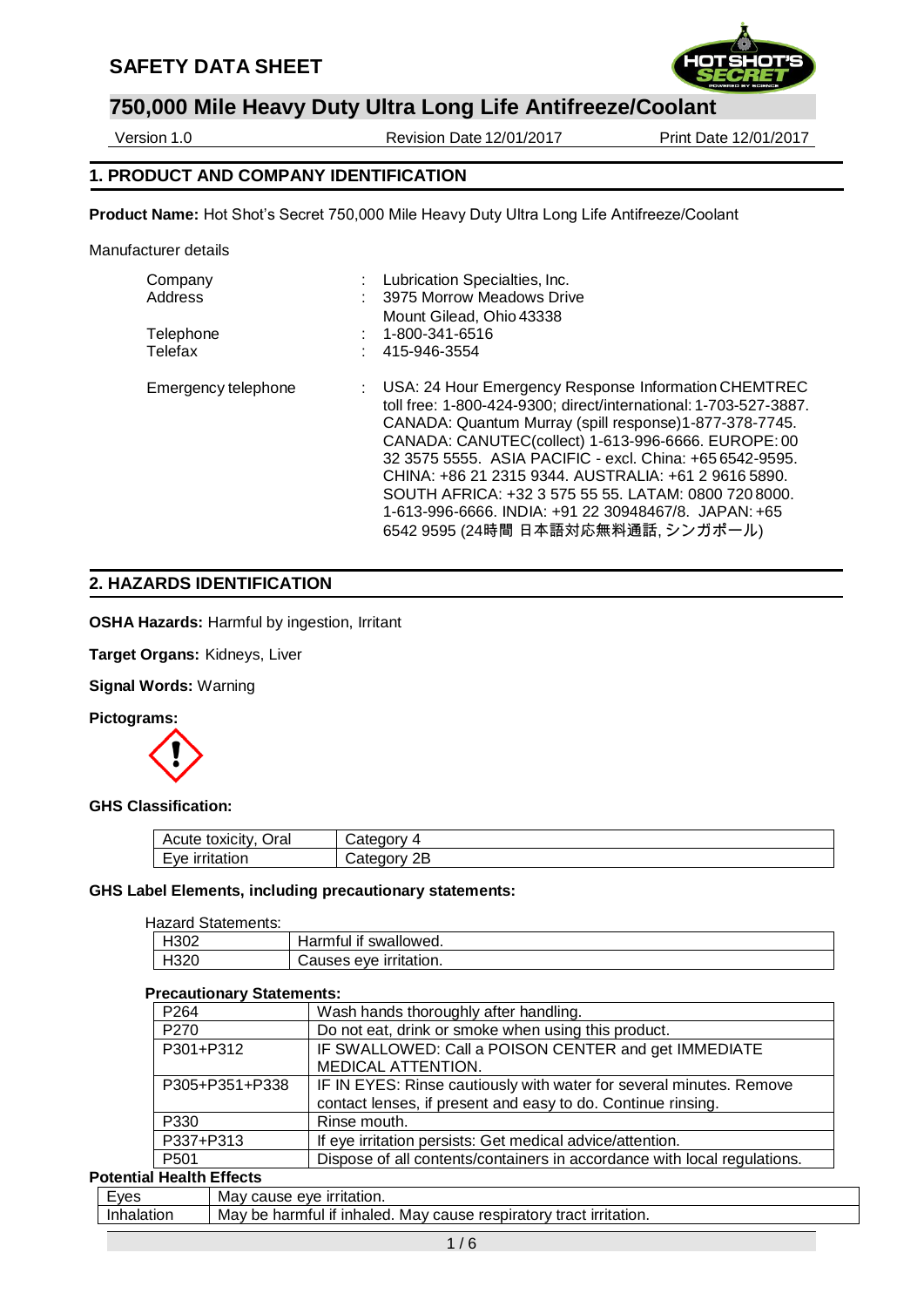

| Version 1.0 | Revision Date 12/01/2017                                            | Print Date 12/01/2017 |
|-------------|---------------------------------------------------------------------|-----------------------|
| Skin        | May be harmful if absorbed through skin. May cause skin irritation. |                       |
| Ingestion   | May be harmful if swallowed.                                        |                       |

#### **NFPA Ratings The Contract Research HMIS Ratings**

| Health          |                   |
|-----------------|-------------------|
| Flammability    | O                 |
| Reactivity      | $\mathbf{\Omega}$ |
| Specific hazard | N/A               |

| Health     |  |
|------------|--|
| Fire       |  |
| Reactivity |  |
| Personal   |  |
|            |  |

0 =minimal 1= slight 2=moderate 3= serious 4= severe

### **3. COMPOSITION/INFORMATION ON INGREDIENTS**

| <b>Component</b>       | Volume %       | CAS#           | <b>EINECS#/</b><br><b>ELINCS#</b> | <b>Formula</b>   | <b>Molecular</b><br>Weight |
|------------------------|----------------|----------------|-----------------------------------|------------------|----------------------------|
| Ethylene Glycol        | $\geq 50$      | $107 - 21 - 1$ | 203-473-3                         | $C_2H_6O_2$      | 62.07 g/mol                |
| Antifreeze Inhibitors* | $\leq$ 3       | Proprietary    | Proprietary                       | Proprietary      | Proprietary                |
| Dye                    | <1             | N/A            | N/A                               | N/A              | N/A                        |
| Dejonized Water        | <b>Balance</b> | 7732-18-5      | 231-791-2                         | H <sub>2</sub> 0 | 18.00 g/mol                |

*\*Chemicals listed are only those ingredients which are not trade secrets, are classified as health hazards and are present above their concentration limits.*

 $\overline{a}$ 

## **4. FIRST-AID MEASURES**

| <b>Eyes</b>       | Immediately rinse with plenty of water for at least 15 minutes and seek medical attention<br>immediately.                                                                 |
|-------------------|---------------------------------------------------------------------------------------------------------------------------------------------------------------------------|
| <b>Inhalation</b> | Move casualty to fresh air and keep at rest. If breathing is difficult, give oxygen. If not<br>breathing, give artificial respiration. Get medical attention immediately. |
| <b>Skin</b>       | Immediately flush with plenty of water for at least 15 minutes while removing contaminated<br>clothing and wash using soap. Get medical attention immediately.            |
| Ingestion         | Do Not Induce Vomiting! Never give anything by mouth to an unconscious person. If<br>conscious, wash out mouth with water. Get medical attention immediately.             |

### **5. FIRE-FIGHTING MEASURES**

| Suitable (and unsuitable)        | Product is not flammable. Use water, fog, foam, carbon dioxide or dry   |  |  |  |
|----------------------------------|-------------------------------------------------------------------------|--|--|--|
| extinguishing media              | chemical on fires involving this product. Use appropriate media for     |  |  |  |
|                                  | adjacent fire. Cool unopened containers with water.                     |  |  |  |
| Special protective equipment     | Do not release runoff from fire control methods to sewers or waterways. |  |  |  |
| and precautions for firefighters | Because fire may produce toxic thermal decomposition products, wear     |  |  |  |
|                                  | a self-contained breathing apparatus (SCBA) with a full face piece      |  |  |  |
|                                  | operated in pressure-demand or positive-pressure mode. Full protective  |  |  |  |
|                                  | equipment including self-contained breathing apparatus should be used   |  |  |  |
|                                  | during a fire. During emergency conditions, overexposure to             |  |  |  |
|                                  | decomposition products may cause a health hazard. Symptoms may          |  |  |  |
|                                  | not be immediately apparent. Seek medical attention.                    |  |  |  |
|                                  |                                                                         |  |  |  |
| Specific hazards arising from    | Closed containers may rupture or explode due to steam pressure build-   |  |  |  |
| the chemical                     | up when exposed to extreme heat. Water may be used to cool closed       |  |  |  |
|                                  | containers. May emit toxic fumes (oxides of carbon) under fire          |  |  |  |
|                                  | conditions. (See also Stability and Reactivity section).                |  |  |  |

## **6. ACCIDENTAL RELEASE MEASURES**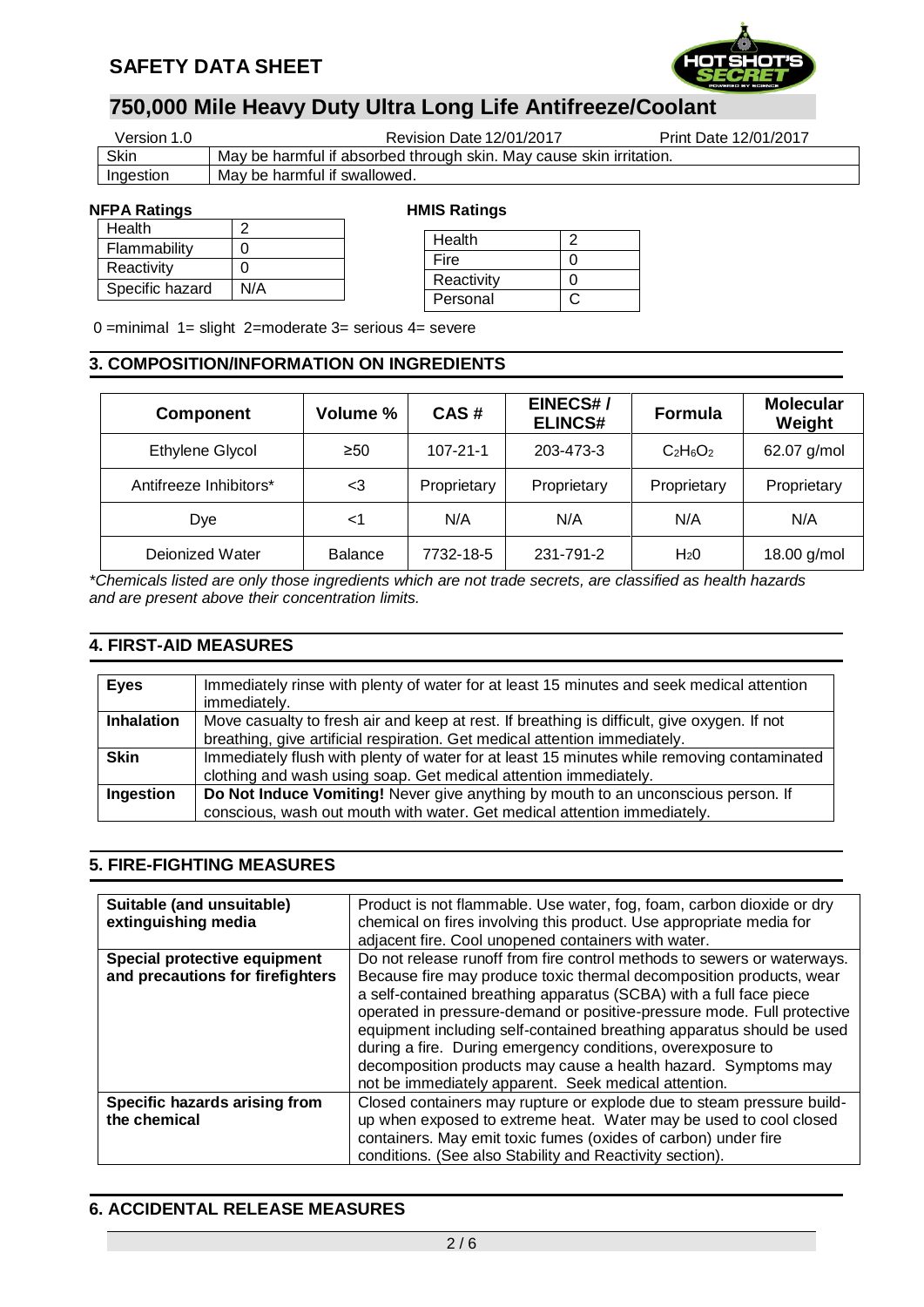

| Version 1.0                                                               | Revision Date 12/01/2017<br>Print Date 12/01/2017                                                                                                                                                                                                                |
|---------------------------------------------------------------------------|------------------------------------------------------------------------------------------------------------------------------------------------------------------------------------------------------------------------------------------------------------------|
| Personal precautions,<br>protective equipment and<br>emergency procedures | See section 8 for recommendations on the use of personal protective<br>equipment.                                                                                                                                                                                |
| <b>Environmental precautions</b>                                          | Prevent spillage from entering drains. Any release to the environment<br>may be subject to federal/national or local reporting requirements.                                                                                                                     |
| Methods and materials for<br>containment and cleaning up                  | Absorb spill with noncombustible absorbent material, then place in a<br>suitable container for disposal. Clean surfaces thoroughly with water to<br>remove residual contamination. Dispose of all waste and cleanup<br>materials in accordance with regulations. |

## **7. HANDLING AND STORAGE**

#### **Precautions for safe handling**

See section 8 for recommendations on the use of personal protective equipment. Use with adequate ventilation. Wash thoroughly after using. Keep container closed when not in use. Avoid formation of aerosols.

#### **Conditions for safe storage, including any incompatibilities**

Store in cool, dry well ventilated area. Store only in containers that are resistant to alkaline solutions. Keep away from incompatible materials (see section 10 for incompatibilities).

## **8. EXPOSURE CONTROLS / PERSONAL PROTECTION**

#### **Occupational exposure controls:**

| Component       | <b>Exposure Limits</b> | <b>Basis</b> | <b>Entity</b> |
|-----------------|------------------------|--------------|---------------|
| Ethylene Glycol | 100 mg/m $^3$          | <b>STEL</b>  | <b>ACGIH</b>  |
|                 | 50 ppm<br>125 mg/m $3$ | <b>STEL</b>  | <b>OSHA</b>   |

TWA: Time Weighted Average over 8 hours of work.

TLV: Threshold Limit Value over 8 hours of work.

REL: Recommended Exposure Limit

PEL: Permissible Exposure Limit

STEL: Short Term Exposure Limit during x minutes.

IDLH: Immediately Dangerous to Life or Health

WEEL: Workplace Environmental Exposure Levels

CEIL: Ceiling

#### **Personal Protection**

| <b>Eyes</b>       | Wear chemical safety glasses or goggles, and face shield.                                                                                                                                                      |
|-------------------|----------------------------------------------------------------------------------------------------------------------------------------------------------------------------------------------------------------|
| <b>Inhalation</b> | Provide local exhaust, preferably mechanical. If exposure levels are excessive, use<br>an approved respirator.                                                                                                 |
| <b>Skin</b>       | Wear nitrile or rubber gloves, and full body covering. The type of protective<br>equipment must be selected according to the concentration and amount of the<br>dangerous substance at the specific workplace. |
| Other             | Not Available                                                                                                                                                                                                  |

#### **Other Recommendations**

Provide eyewash stations, quick-drench showers and washing facilities accessible to areas of use and handling.

## **9. PHYSICAL AND CHEMICAL PROPERTIES**

Appearance (physical state, color, etc.)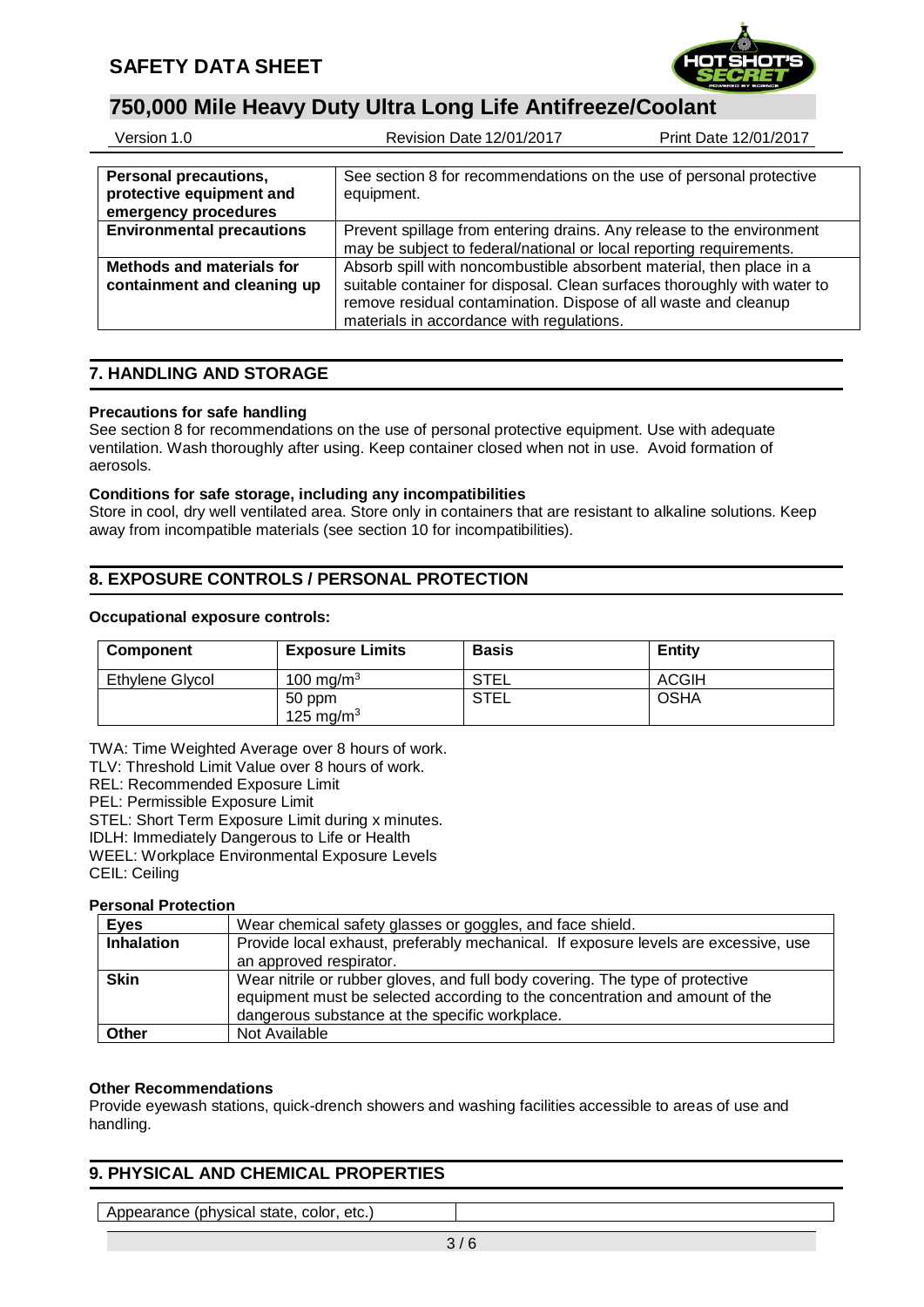

| Version 1.0                                 | <b>Revision Date 12/01/2017</b>    | Print Date 12/01/2017 |
|---------------------------------------------|------------------------------------|-----------------------|
| Odor                                        |                                    |                       |
| pH                                          | $8.0 - 9.5$                        |                       |
| Specific gravity                            | 1.045 min.                         |                       |
| Freezing point                              | $-36^{\circ}$ C ( $-34^{\circ}$ F) |                       |
| Boiling point                               | 109°C (229°F)                      |                       |
| Flash point                                 | Not Flammable                      |                       |
| Flammability (solid, gas)                   | Not Flammable                      |                       |
| Upper/lower flammability or explosive limit | Not Explosive                      |                       |
| Vapor pressure                              | 10 mmHg at 20°C (68°F)             |                       |
| Vapor density                               | 2.1 ( $air = 1$ )                  |                       |
| Solubility                                  | Completely soluble in water.       |                       |
| Percent volatile by Volume                  | NIL                                |                       |

## **10. STABILITY AND REACTIVITY**

| <b>Chemical Stability</b>                 | Stable                                              |
|-------------------------------------------|-----------------------------------------------------|
| <b>Possibility of Hazardous Reactions</b> | Will not occur.                                     |
| <b>Conditions to Avoid</b>                | Storage below 15.5°C (60°F) or above 65.5°C (150°F) |
| <b>Incompatible Materials</b>             | Strong acids, oxidizers.                            |
| <b>Hazardous Decomposition</b>            | Oxides of carbon.                                   |
| <b>Products</b>                           |                                                     |

## **11. TOXICOLOGICAL INFORMATION**

#### **Acute Toxicity**

| <b>Ethylene Glycol</b> |                                            |
|------------------------|--------------------------------------------|
| <b>Skin</b>            | LD50 Dermal - rabbit - 10,626 mg/kg        |
| <b>Eves</b>            | Eves - rabbit - Mild eve irritation - 24 h |
| <b>Respiratory</b>     | Not Available                              |
| Ingestion              | LD50 Oral - rat - 4,700 mg/kg              |

#### **Carcinogenicity**

| . <sub>. .</sub> |                                                                                  |
|------------------|----------------------------------------------------------------------------------|
| <b>IARC</b>      | No components of this product present at levels greater than or equal to 0.1% is |
|                  | identified as probable, possible or confirmed human carcinogen by IARC.          |
| <b>ACGIH</b>     | No components of this product present at levels greater than or equal to 0.1% is |
|                  | identified as a carcinogen or potential carcinogen by ACGIH.                     |
| <b>NTP</b>       | No components of this product present at levels greater than or equal to 0.1% is |
|                  | identified as a known or anticipated carcinogen by NTP.                          |
| <b>OSHA</b>      | No components of this product present at levels greater than or equal to 0.1% is |
|                  | identified as a carcinogen or potential carcinogen by OSHA.                      |

#### **Signs & Symptoms of Exposure**

| <b>Skin</b>        | Brief contact is not irritating. Prolonged contact, as well as clothing wetted with material<br>may cause defatting of skin or irritation, seen as local redness with possibility of mild<br>discomfort.                                                                                                                                                                     |
|--------------------|------------------------------------------------------------------------------------------------------------------------------------------------------------------------------------------------------------------------------------------------------------------------------------------------------------------------------------------------------------------------------|
| <b>Eyes</b>        | Eye burns, watering eyes, redness.                                                                                                                                                                                                                                                                                                                                           |
| <b>Respiratory</b> | Irritation of nose and/or throat, drowsiness, headache, nausea.                                                                                                                                                                                                                                                                                                              |
| Ingestion          | Toxic when swallowed. Lethal dose for adults is 1-2mL per kilogram. Symptoms of<br>exposure may include headache, weakness, confusion, nausea, dizziness, staggering gait,<br>slurred speech, loss of concentration, faintness, vomiting, increased heart rate, decreased<br>blood pressure, difficulty breathing, and pulmonary edema. Severe poisoning may cause<br>death. |

| <b>Chronic Toxicity</b> | Repeated overexposure may aggravate existing kidney disease.<br>Repeated ingestion may cause kidney damage. |
|-------------------------|-------------------------------------------------------------------------------------------------------------|
| <b>Teratogenicity</b>   | Not Available                                                                                               |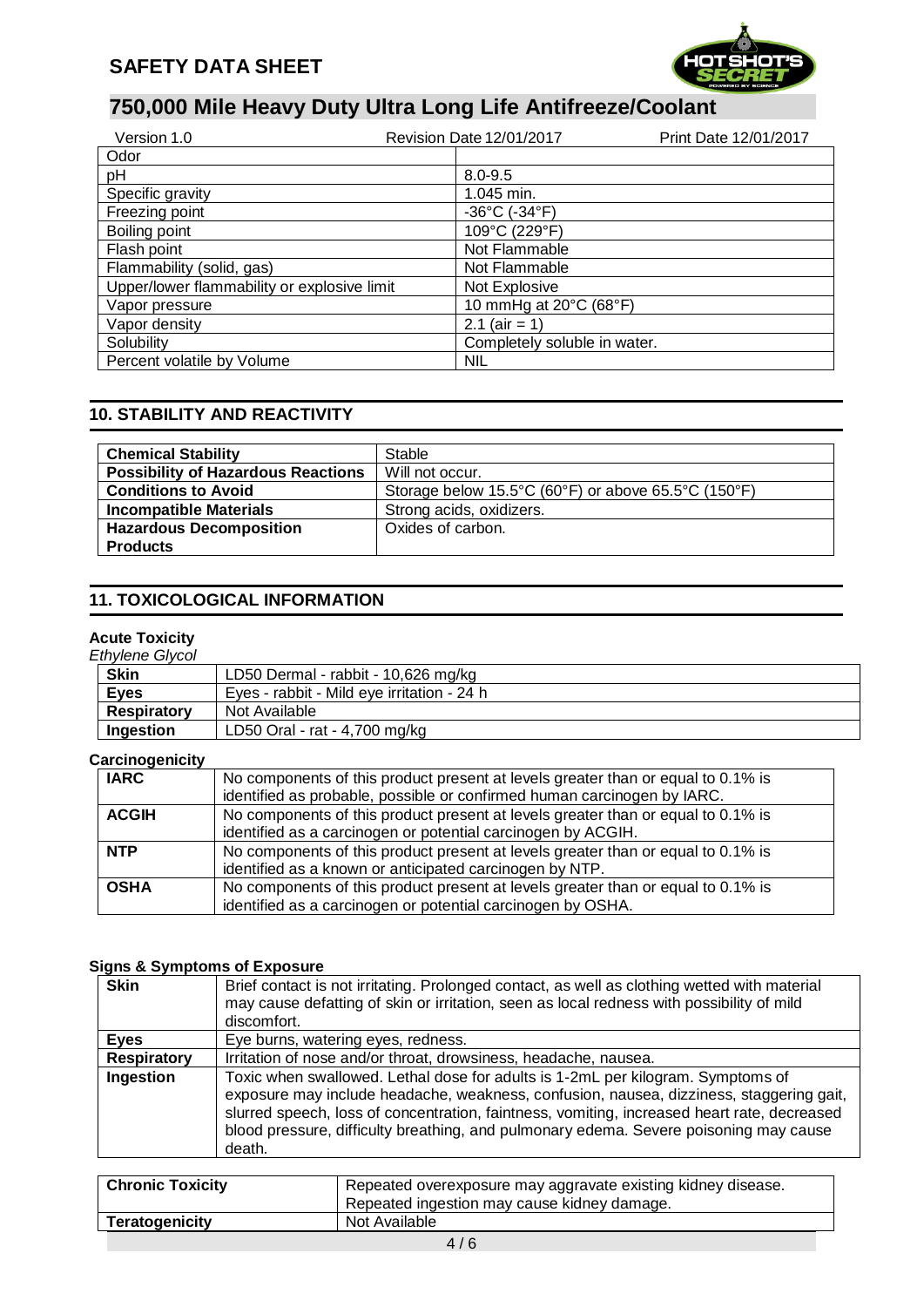

| Version 1.0                  | Revision Date 12/01/2017 | Print Date 12/01/2017 |
|------------------------------|--------------------------|-----------------------|
| <b>Mutagenicity</b>          | Not Available            |                       |
| <b>Embryotoxicity</b>        | Not Available            |                       |
| <b>Specific Target Organ</b> | Not Available            |                       |
| <b>Toxicity</b>              |                          |                       |
| <b>Reproductive Toxicity</b> | Not Available            |                       |
| <b>Respiratory/Skin</b>      | Not Available            |                       |
| <b>Sensitization</b>         |                          |                       |

## **12. ECOLOGICAL INFORMATION**

### **Ecotoxicity**

### *Ethylene Glycol*

| <b>Aquatic Vertebrate</b> | LC50 - Oncorhynchus mykiss (rainbow trout) - 18,500 mg/l - 96 h  |  |
|---------------------------|------------------------------------------------------------------|--|
|                           | LC50 - Leuciscus idus (Golden orfe) - > 10,000 mg/l - 48 h       |  |
|                           | NOEC - Pimephales promelas (fathead minnow) - 32,000 mg/l - 7 d  |  |
|                           | NOEC - Pimephales promelas (fathead minnow) - 39,140 mg/l - 96 h |  |
| <b>Aquatic</b>            | EC50 - Daphnia magna (Water flea) - 74,000 mg/l - 24 h           |  |
| Invertebrate              | NOEC - Daphnia - 24,000 mg/l - 48 h                              |  |
|                           | LC50 - Daphnia magna (Water flea) - 41,000 mg/l - 48 h           |  |
| <b>Terrestrial</b>        | Not Available                                                    |  |

| <b>Persistence and Degradability</b> | Biodegradable. |
|--------------------------------------|----------------|
| <b>Bioaccumulative Potential</b>     | Not Available  |
| <b>Mobility in Soil</b>              | Not Available  |
| <b>PBT and vPvB Assessment</b>       | Not Available  |
| <b>Other Adverse Effects</b>         | Not Available  |

## **13. DISPOSAL CONSIDERATIONS**

| <b>Waste Residues</b> | Users should review their operations in terms of the applicable federal/national or<br>local regulations and consult with appropriate regulatory agencies if necessary before |
|-----------------------|-------------------------------------------------------------------------------------------------------------------------------------------------------------------------------|
|                       | disposing of waste product or residues.                                                                                                                                       |
| <b>Product</b>        | Users should review their operations in terms of the applicable federal/national or                                                                                           |
| <b>Containers</b>     | local regulations and consult with appropriate regulatory agencies if necessary                                                                                               |
|                       | before disposing of waste product container.                                                                                                                                  |

The information offered in section 13 is for the product as shipped. Use and/or alterations to the product may significantly change the characteristics of the material and alter the waste classification and proper disposal methods.

## **14. TRANSPORTATION INFORMATION**

| US DOT                  | Not Dangerous Goods |
|-------------------------|---------------------|
| <b>TDG</b>              | Not Dangerous Goods |
| <b>IMDG</b>             | Not Dangerous Goods |
| <b>Marine Pollutant</b> | No                  |
| IATA/ICAO               | Not Dangerous Goods |

## **15. REGULATORY INFORMATION**

| <b>TSCA Inventory Status</b> | All ingredients are listed on the TSCA inventory. |  |
|------------------------------|---------------------------------------------------|--|
| DSCL (EEC)                   | All ingredients are listed on the DSCL inventory. |  |
| California Proposition 65    | Not Listed                                        |  |
| <b>SARA 302</b>              | Not Listed                                        |  |
| <b>SARA 304</b>              | Not Listed                                        |  |